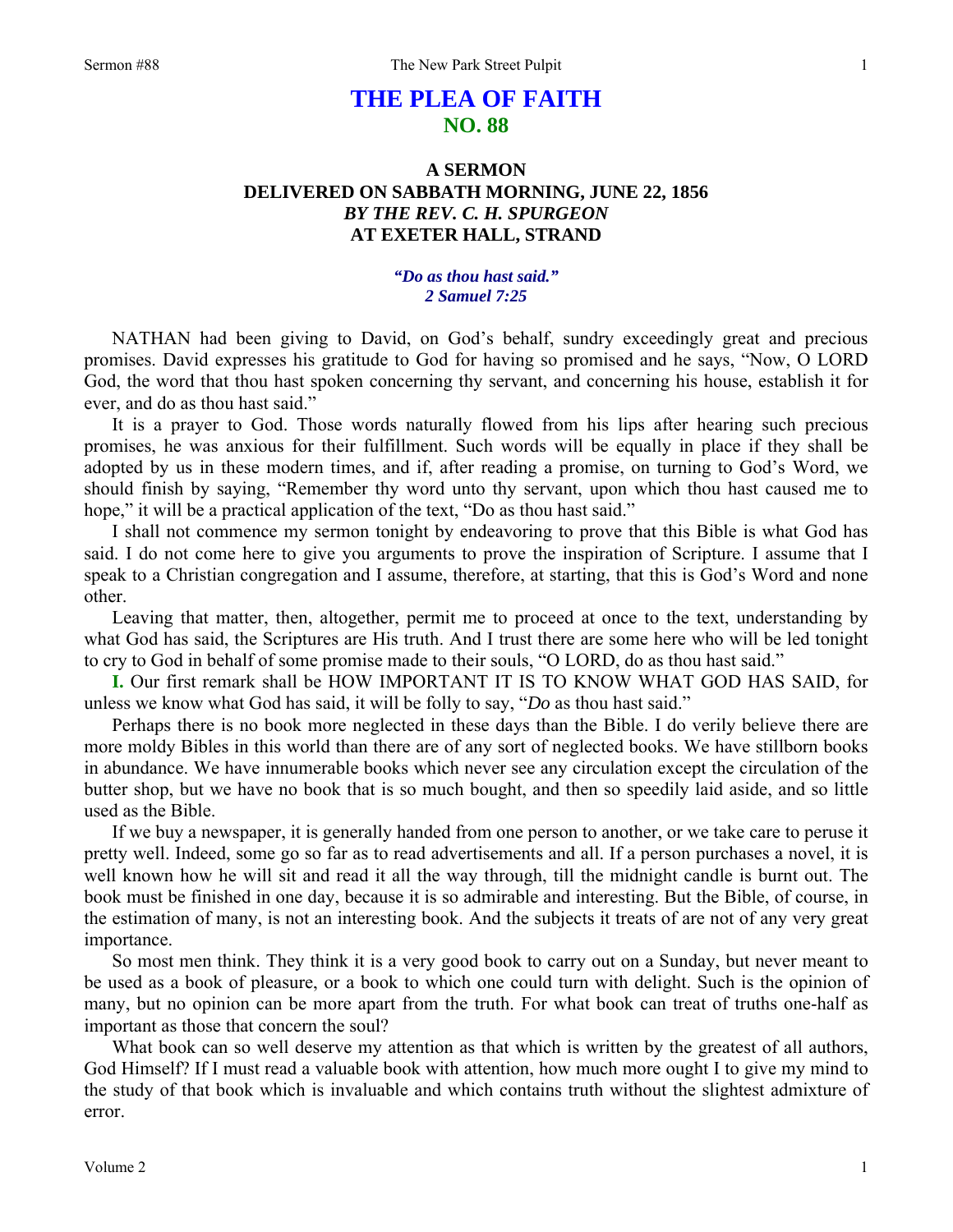And if books upon my health, or books which only concern the doings of my fellow creatures occupy some of my time, and deservedly so, how much more time should I spend in reading that which concerns my everlasting destiny, which reveals to me worlds, hitherto unknown, which tells me how I may escape from hell and fly to heaven?

But I must remark, that even among Christian people, the Bible is one of the least read books that they have in their house. What with our innumerable magazines, our religious newspapers, and our perpetual controversies about the Bible, it is too seldom that people read the Bible. There certainly is not that reading of it that there used to be. Our predecessors, the ancient Puritans, would scarcely read any book but that, and if a book were not concerning the Bible, they did not care about reading it at all.

Perhaps therein they may have been too strait and narrow, and may somewhat have cramped their minds, but I would rather have my mind cramped with divinity, than I would have it enlarged with falsehood. I would rather have a little truth and have a mind filled with that, though that mind should only be as large as a nutshell, than have the most gigantic intellect and have that crammed with error. It is not the greatness of our intellect, it is the rightness of it, that makes us men in this world, and right men before God.

I beseech you, therefore, you who are members of Christian churches, if you have but little time, do not expend it in reading ephemeral books, but take your Bible and read it constantly. And I promise you one thing, that if you are already Christians, the more you read the Bible, the more you will love it. You may find it hard, perhaps, at present, to read a short passage and meditate upon it all day, but as you proceed, you will see such depths unfathomable, such heights beyond your ken, and you will discover such unutterable sweetness in this precious honeycomb dropping with drops of honey, that you will say, "I must have more of it." And your spirit will always cry, "Give, give." Nor will it be content until you can have God's statutes upon your mind daily, to be your songs in the house of your pilgrimage.

*The errors of this present age have sprung from a non-reading of the Bible*. Do you think, my brethren, that if we all read the Scriptures with judgment and desired to know them rightly, there would be so many sects as there are? Heresies and schisms have sprung from this—one man has gone a little astray upon a point, another man, without referring to Scripture, has endorsed all he has said. Another one has added something else to it. And then another one, being cunning and full of subtlety of the devil, has twisted passages of Scripture and woven them into a system, which has been fashioned in the first place by mistake, has accumulated and become more colossal by sundry other mistakes which naturally accrued to it, and at last has been perfected by the craft of designing heretics.

And again *bigotry, ill feeling, and uncharitableness, must all be traced, in a large degree, to our want of reading the Bible*. What is the reason why yon man hates me, because I preach what I believe to be right? If I speak the truth am I responsible for his hating me? Not in the least degree. I am sometimes told by my people that I attack certain parties very hard. Well, I cannot help it. If they are not right, it is not my fault—if they come in my way, that I am compelled to run over them.

Suppose two of you should be driving in the road tomorrow and one of you should be on the right side of the road and some accident should occur. You would say, "Sir, the other man ought to have pulled up, he must pay the damages, for he had no business there at all on his wrong side."

 And it will be the same with us if we preach God's truth. We must go straight on. If the greatest illfeeling in the world rise up, we have nothing to do with it. God's truth will sometimes bring about warfare. Jesus Christ, you know, said Himself that He came to put warfare between man and man—to set the mother-in-law against the daughter-in-law, and the daughter-in-law against the mother-in-law, and that a man's foes would be those of his own household.

But if there be ill-feeling, if there be clamoring of sects, to whom is it due? Who is responsible for it? Why, the man who makes the new sects, not the man who abides fast and firm by the old one. If I am safely moored by a good strong anchor of fundamental truth, and some other shall strike my vessel and sink himself, I will not pay the damages. I stand firm if others choose to go away from the truth, to cut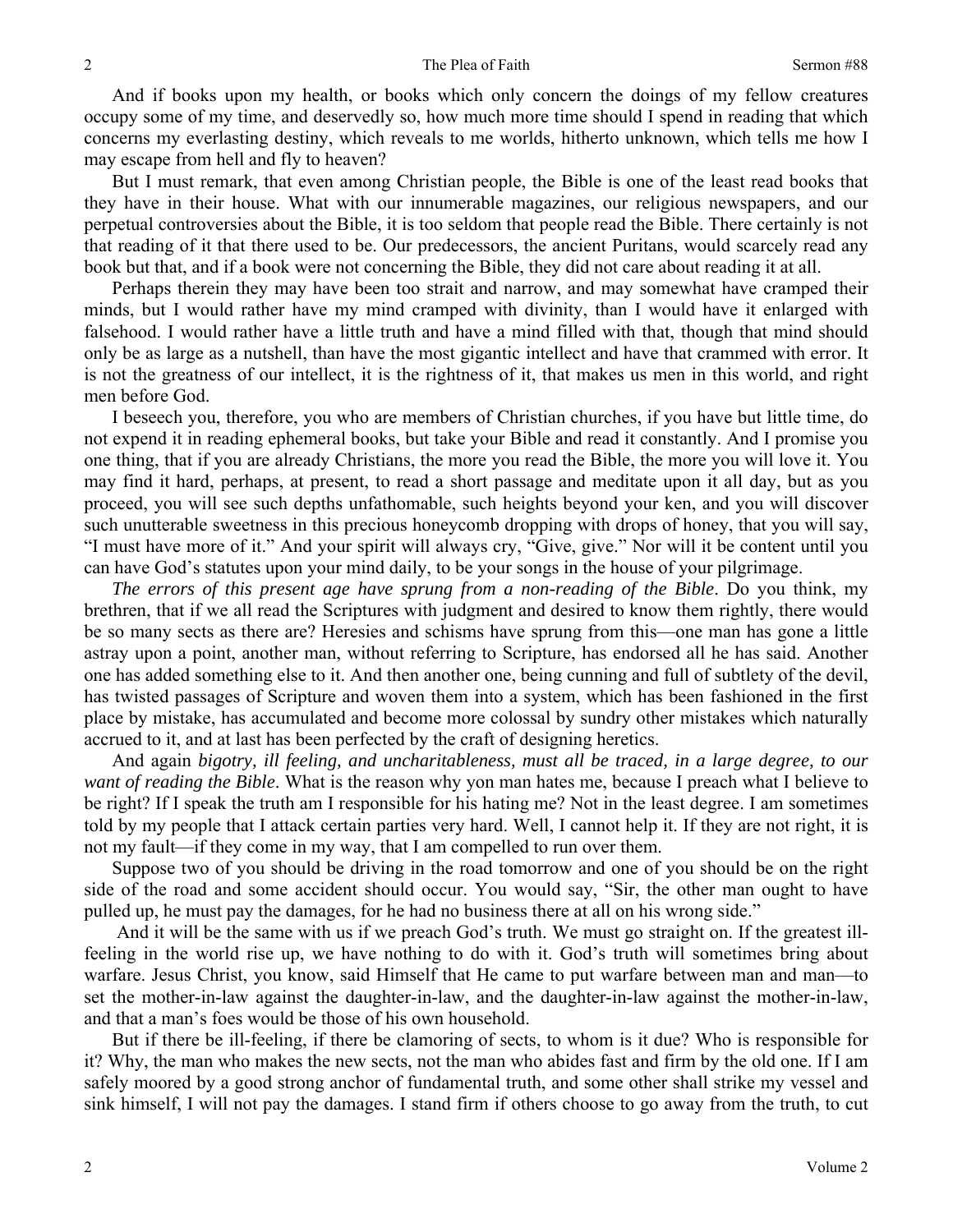their cables and slip their moorings, then let them. God grant that we may not do the same. Hold the truth, my friends, and hold it as the easiest method of sweeping away heresies and false doctrines.

But nowadays, you know, you are told, "Oh, it does not matter what you believe, doctrines are nothing." And they have tried lately to make a very happy family of us, like the happy family near Waterloo Bridge, where all kinds of creatures are shut up together. But they are only kept in order by a lath which the man, when we turn our heads, applies between the bars of the cage.

Just so with denominations. They want to amalgamate us all. We differ in various doctrines, and therefore some of us must be wrong, if we hold doctrines which are directly hostile to each other. But we are told, "It does not signify, doubtless, you are all right." Now, I cannot see that. If I say one thing and another man says another, how, by all that is holy, can both speak the truth?

Shall black and white be the same color? Shall falsehood and truth be the same? When they shall be, and fire shall sleep in the same cradle with the waves of the ocean, then shall we agree to amalgamate ourselves with those who deny our doctrines or speak evil of what we believe to be the Gospel.

My brethren, no man has any right to absolve your judgment from allegiance to God. There is liberty of conscience between man and man, but there is none between God and man. No man has a right to believe what he likes. He is to believe what God tells him. And if he does not believe that, though he is not responsible to man, or to any set of men, or to any government, yet mark you, he is responsible to God.

I beseech you therefore, if you would avoid heresies and bring the church to a glorious union, read the Scriptures. Read not so much man's comments or man's books, but read the Scriptures and keep your faith on this, "God has said it." If you cannot make all God's truths agree, yet remember God has not made two sets of truth opposite to each other. That were an impossibility which even God Himself could not accomplish, mighty though He be.

My brethren, always stand by what God has said and do not be turned aside from it by all the arguments that can be brought to bear against you. "Search the Scriptures, for they testify of Christ."

**II.** Now for our second point. ALL THAT FAITH NEEDS TO BUILD UPON IS WHAT GOD HAS SAID. "Do as thou hast said."

The only solid foothold that faith has is, "*It is written*, God has said it." When a sinner comes to God he must have nothing else to rely upon except this, "Do as thou hast said." There is a tendency in most men's minds to bring before God something which He did not say. Many of you, I dare say, will go and ask God in prayer for something for which you cannot prove a positive promise that He will ever give it to you. You go to God and say, "Lord, do as John Bunyan said, do as Whitefield said, let me have an experience like theirs."

Now, that is all wrong. We must, when we come to God, say only, "LORD, do as *thou* hast said." And then, again, I do believe that many of those who are members of our churches have not put their faith simply in what God has said. If I were to go round to some of you and ask you why you believe yourselves to be Christians, it is marvelous what strange reasons many of you would bring. It is very singular what strange views persons often have as to the way of salvation. It is hard to bring a sinner to God simply with this, "LORD, do as thou hast said."

I know some who think themselves to be God's children, because they dreamed they were. They had a very remarkable dream one night, and if you were to laugh at them, they would be unutterably indignant. They would cut you at once out of the family of God and call you an "accuser of the brethren." They do not rely upon what God has said in the Bible, but they had some singular vision, when deep sleep had fallen upon them, and because of that vision, they reckon they are children of God.

In the course of my seeing persons who come to me, I hear every now and then a story like this, "Sir, I was in such and such a room and suddenly I thought I saw Jesus Christ, and heard a voice saying such and such a thing to me, and that is the reason why I hope I am saved." Now, that is not God's way of salvation.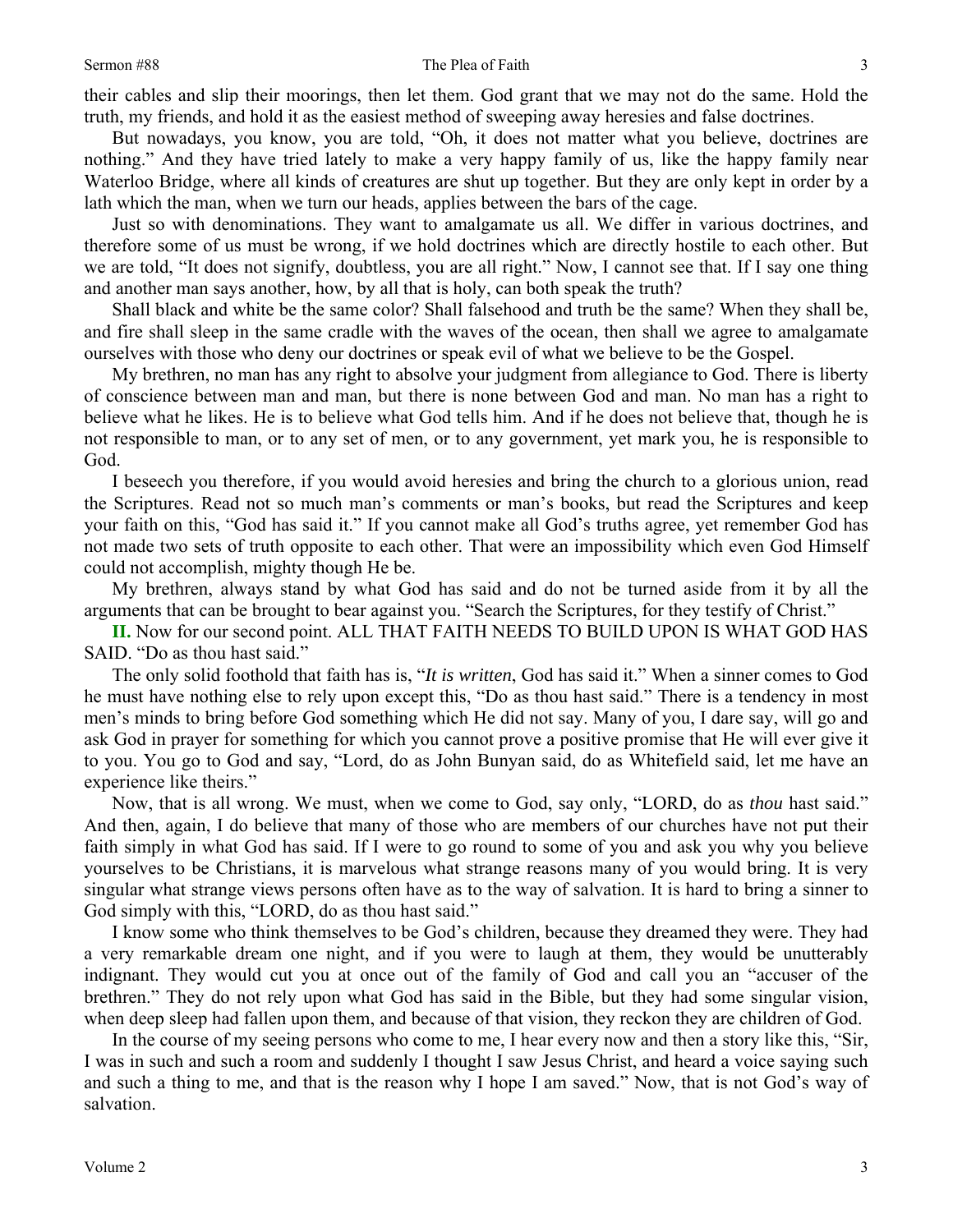The sinner is not to say, "Lord, do as I dreamed, do as I fancy." He is to say, "Do as thou hast said." And if I have any one here who has never had a dream, or vision, he does not want to have, if he goes to God with this, "Lord, You have said Christ died to save sinners. I am a sinner, save me." That is faith. "Do as thou hast said."

But there are other persons far more rational, who if they were asked the reason for their supposing that they are saved, would speak of some remarkable rhapsody which, on a particular occasion, they had when hearing a certain minister. Or of a particular text which struck them suddenly and transported them to the seventh heaven, and they had such thoughts as they never had before.

"Oh! sir," they say, "it is marvelous, I thought my heart would break, it was so full of joy and gladness. I never felt so before in all my life. And when I went out of the house, I felt so light and so ready to run home, I thought I would sing all the way. So I know I must be a child of God." Well, you may know it, but *I* don't, because there are many persons who have been deluded by the devil in that fashion, who never had faith in Christ.

Faith in Christ never rests in rhapsody. It rests on a "Thou hast said it." Ask faith whether it will ever take its standing on anything but a, "Thou hast said," and faith will answer, "No. I cannot climb to heaven on a ladder made of dreams, they are too flimsy to bear my feet." Faith, why do you not march on? Why do you not cross that bridge? "No," says faith, "I cannot. It is made up of rhapsodies, and rhapsodies are intoxicating things, and I cannot place my feet upon them."

Faith will stand on a promise, though it is no bigger than a grain of mustard seed. But it could not stand on a rhapsody if it were as large as the everlasting mountains. Faith can build on a "Thou hast said it," but it cannot build on frames and feelings, on dreams and experiences—it only relies on this—"Thou hast said it."

Let me caution my hearers against suppositions, which some of them have as to salvation. Some persons think that the Holy Spirit is a kind of electric shock working in the heart. That there is some mysterious and terrible thing they cannot understand, which they must feel, not only very different from what they ever felt before, but even superior to anything described in God's Word.

Now I beg to tell you, that so far from the effectual operation of the Holy Spirit being a dark thing in its manifestation, it is, because it is the Holy Spirit, a thing of simplicity and light. The way of salvation is no great mystery, it is very plain—it is, "Believe and live." And faith needs no mysteries to hang itself upon. It catches hold of the bare naked promise and it says, "LORD, do as thou hast said."

My faith can on this promise live. I know that on this promise it never can die. But faith wants neither testimonies of man, nor learning of philosophers, nor eloquence of orators, nor rhapsodies, nor visions, nor revelations. It wants nothing else but what God has said applied to the heart, and it goes to God and says, "LORD, do as thou hast said."

**III.** Now for the third remark. We see that faith is a very bold thing when God says a thing, it goes to God and says, "LORD, do as thou hast said." My third remark is that FAITH IS QUITE RIGHT IN SO DOING.

The Lord always meant, when He said a thing, that we should remind Him of it. God's promises were never meant to be waste paper. He means that they should be used. Whenever God gives a promise, if a man does not use that promise, the promise fails in effect to that man, and God's great intention therein is in some measure frustrated. God sent the promise on purpose to be used.

If I see a Bank of England note, it is a promise for a certain amount of money, and I take it and use it. But oh, my friend, do try and use God's promises, nothing pleases God better than to see His promises put in circulation. He loves to see His children bring them up to Him and say, "LORD, do as thou hast said."

And let me tell you that it glorifies God to use His promises. Do you think that God will be any the poorer for giving you the riches He has promised? Do you think He will be any the less holy for giving holiness to you? Do you think He will be any the less pure for washing you from your sins? And He has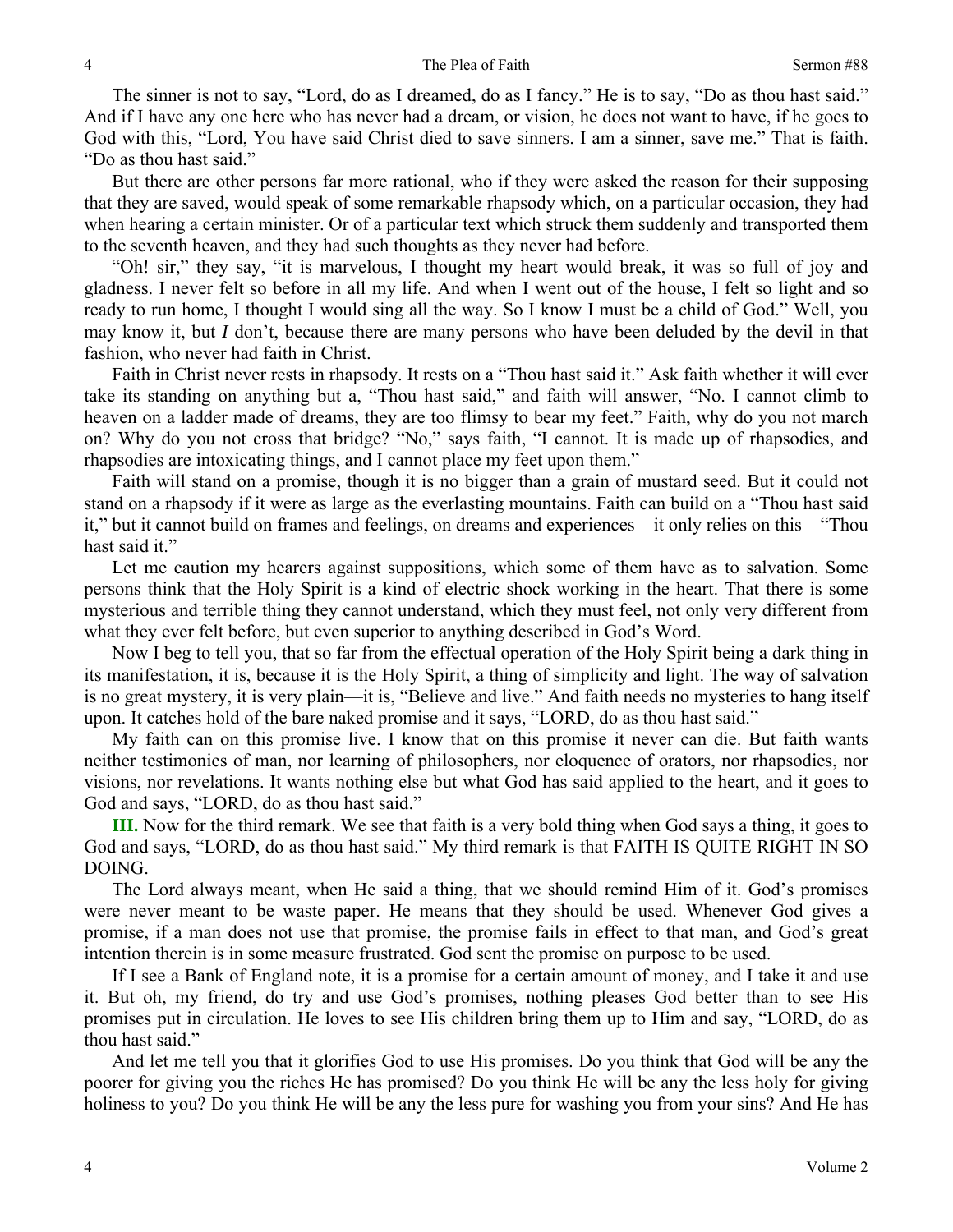said, "Come now, let us reason together, though your sins be as scarlet, they shall be as wool; though they be red, they shall be whiter than snow."

Faith gets hold of that promise and it does not stand saying, "This is a precious promise, I will look at it." It goes right up to the throne and says, "Lord, here is the promise, do as thou hast said." And God says, "Oh! faith, I am as glad to see the promise brought to Me, as you are to bring it. I meant My promise to be used and the using of it glorifies Me."

Why, if anyone gave us a check and we did not go to have it cashed, though we might want the money badly enough, suppose we said, "I don't like to go," there would be some slur cast upon the character of the man whose signature had made it valid. And so when a Christian gets a promise, if he does not take it to God, he dishonors Him.

But when faith, in all its raggedness, and poverty, and sickness about it, goes to God and says, "Lord, I have nothing to recommend me but this, 'Thou hast said it,' here is the promise, Lord, give me the fulfillment." God smiles and says, "Ay, My child, I love to see you trust Me. There, take back the fulfillment and go on your way rejoicing."

Never think that God will be troubled by your asking Him about His promises so much. God likes to be troubled, if I may use such an expression. He likes you to go to His door and say, "Great Banker, cash this note. Great Promiser, fulfill this promise. Great covenant God, fulfill Your covenant and send me not empty away." "Do as thou hast said," is a legitimate request. We ought to say it. It honors God and God meant that we should so use His promises. "Do as thou hast said."

Another remark *Faith has very good reason for appealing to God to do as He has said*. If you should say to faith, "Faith, why do you expect God to do as He has said? Do you know you are undeserving of such and such a mercy, though He has said it, why do you expect it?" Faith would answer, "I have a whole bundle of reasons that justify the act. And in the first place, I have a right to expect Him to do as He has said, because He is a true God, I know He cannot lie. He has said He will give me such and such a thing. If He was not a truthful God, I would not say, 'Do as thou hast said!' But since He is a *true* God and never was known to break His promise, and since, moreover, by two immutable things, wherein it is impossible for God to lie—His oath and His promise—He has made the thing secure.

" And since I know that in Christ all the promises are yea and amen, I think I have good reason enough for going to Him and saying, 'Do as thou hast said.' If He were some fallible being who promised and would not perform, I might hesitate somewhat, but since He is always true and constantly precious, I will go and say to Him, 'LORD, do as thou hast said.'"

Poor sinner! God has said, "He that confesseth his sin shall find mercy." Now, if you go to God, you want no other plea than this, "LORD, do as thou hast said. I have confessed my sins, do as thou hast said." "But sinner, why should I do as I have said? You do not deserve it." "Lord, You are a true God."

> *"Thou hast promised to forgive, All who on Thy Son believe; Lord I know Thou canst not lie, Give me Christ or else I die."*

Go, poor sinner, tell the Lord that, and as truly as He is God, He will never send you empty away. Faith has good reasons to feel that God is true and therefore He will do as He has said.

And not only so, but He is *able* to do it, His ability is infinite. His intentions also are the *same*, His promises never get worn out by being circulated, and they become all the more sure for being tried. Poor sinner, here again is a joyful thought, you can go to God and say, "Lord, You have promised to wash away all our iniquities and cast them into the depths of the sea. Lord, if You had been a changeable God, I might have thought You would not wash away mine, but You did wash Manasseh, and you did wash Paul. Now, Lord, because You are unchangeable, 'Do as thou hast said.' For You are just the same now,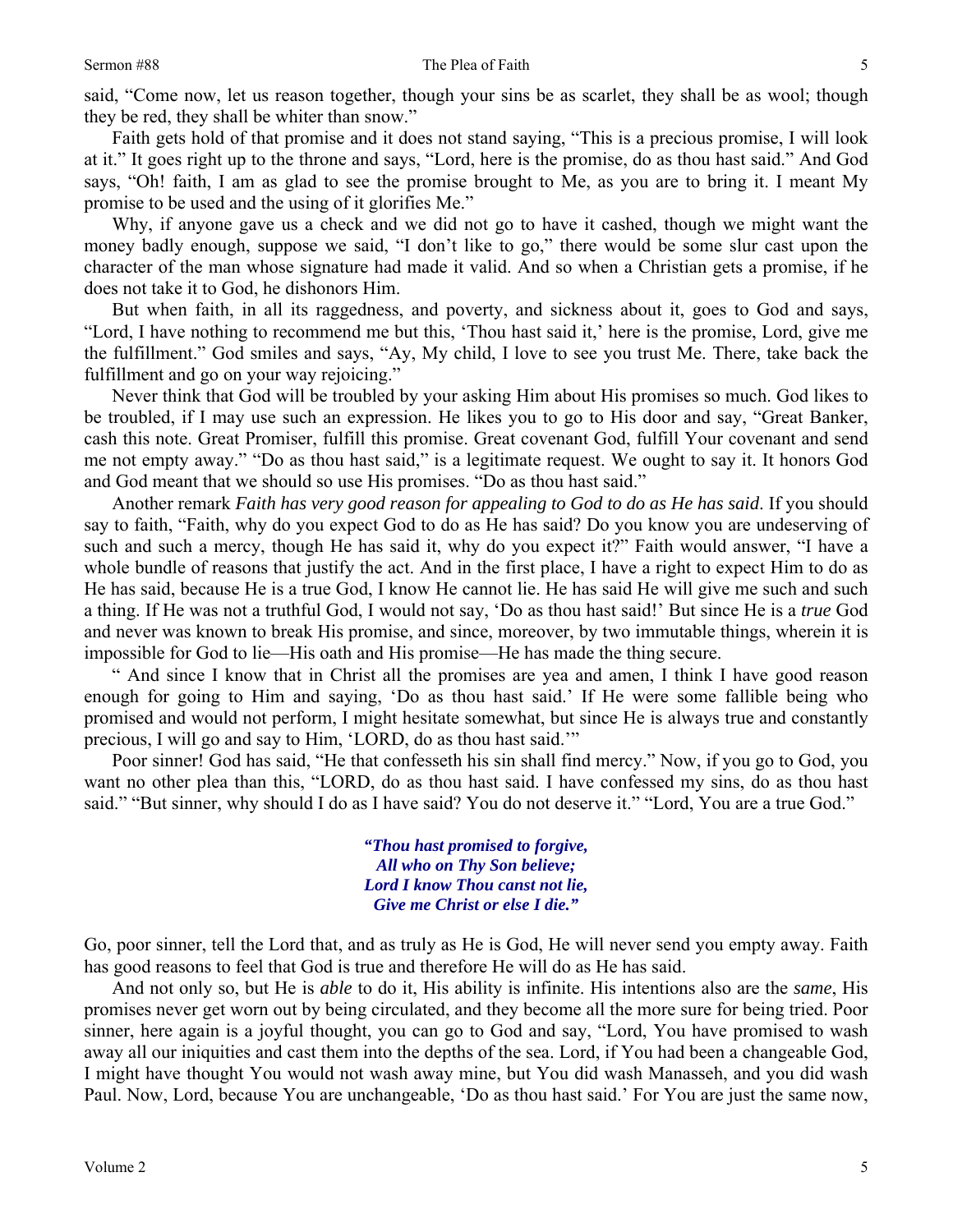just as merciful, just as powerful, and just as kind as ever You were. Will you break Your promise, Lord? 'Do as thou hast said.'"

But faith puts it on stronger ground than this, it says, "Lord, if You do not do as thou hast said, You will be dishonored, You will be disgraced." If a man does not carry out his promise, he is shunned men care not to associate with one who breaks his promise. And what would become of God's great name if He were to break His promise?

Poor black sinner! You are coming to the fountain. God has given the promise that He will wash every sinner that comes to the fountain. Now, with reverence, let me speak it, poor sinner. If Christ did not wash you, it would be a dishonor to His truth. If you were to go to Christ and He were to cast you out, surely the devils in hell would despise the name of Him who breaks His promise.

Beloved, to suppose that God could violate His promise is to suppose Him divested of His Godhead. Take away God's honor from Him, and He becomes less than man. Take away the honor which even man holds dear and what do you make of God? "Oh! sir," you say, "but I do not deserve it. I am such a poor worthless creature. He will not keep His promise to me." I tell you that does not make a whit difference in God's promise.

If He has promised, He is divinely bound to perform His promise, in whatever state you may be. Though thou hast slandered God, though you may have hated Him and despised Him, run away from Him, and in every way ill-treated Him, if He has made a promise to you here, I will be bound for my God. He would keep a promise to the devil if He had made one. And if He has made a promise to you who are ever so vile, He will keep that promise to you.

Hear the promise, then, once more Are you a sinner? "This is a faithful saying and worthy of all acceptation, that Christ Jesus came into the world to save sinners, even the chief." And again, "He is able to save unto the uttermost them that come unto God by him." And again, "Come unto me, all ye that are heavy laden, and I will give you rest."

And let me say again, with the most profound reverence, if Christ did not give rest to every weary, heavy-laden sinner that came to Him, He would be un-Christed, He would lose His truthfulness, He would be undeified, He would lose His veracity, and the loss of one poor believing sinner would be the loss of God's own godhead. It would be the dethroning of the immortal. It would be the pulling down of heaven, the breaking asunder of the universe, and the dissolution of creation's own earth, and of creation's self. Faith may well go to God and say, "Lord, do as thou hast said. For if You do not, it will be a dishonor to Yourself."

And let us conclude by asking, *what has God said*? I cannot tell you all that He has said to you, because I cannot mark out all the different characters here. But my dear friends, whatever may be your character, from the earliest stage of religion up to the last, there is always some special promise to you. And you have only to turn your Bible over and find it out, and then go to God with, "Do as thou hast said."

Let me just select a few characters. There is one here, exceedingly faint in the ways of the Lord. "Oh!" he says, "I am faint, though I hope I am pursuing." Now, here is the promise, "He giveth power unto the faint." When you get such a promise, stick hard and fast to it. Do not let the devil cheat you out of it, but keep on saying, "Lord, You have said, 'He giveth power unto the faint.' Do as thou hast said." Let it ring and ring again in the ears of the promiser and He will be a performer yet.

"Ah!" says another, "I am not faint. I am afraid. I scarcely have life at all. I am a hungry and thirsty soul. I want Christ, but I cannot get at Him." Hear this, "Blessed are they that hunger and thirst after righteousness, for they shall be filled." Take that promise to God and keep to it, do not plead anything else, but go to God over and over again with this, "Lord, You have said it, do as thou hast said."

Are you covered all over with sin and under a deep sense of your iniquities? Go and tell Him this, "You have said, 'I will cast their iniquities into the depths of the sea.' Lord, I know I have these sins. I do not deny it. But thou hast said, 'I will pardon them.' I have no reason why You should pardon them. I

6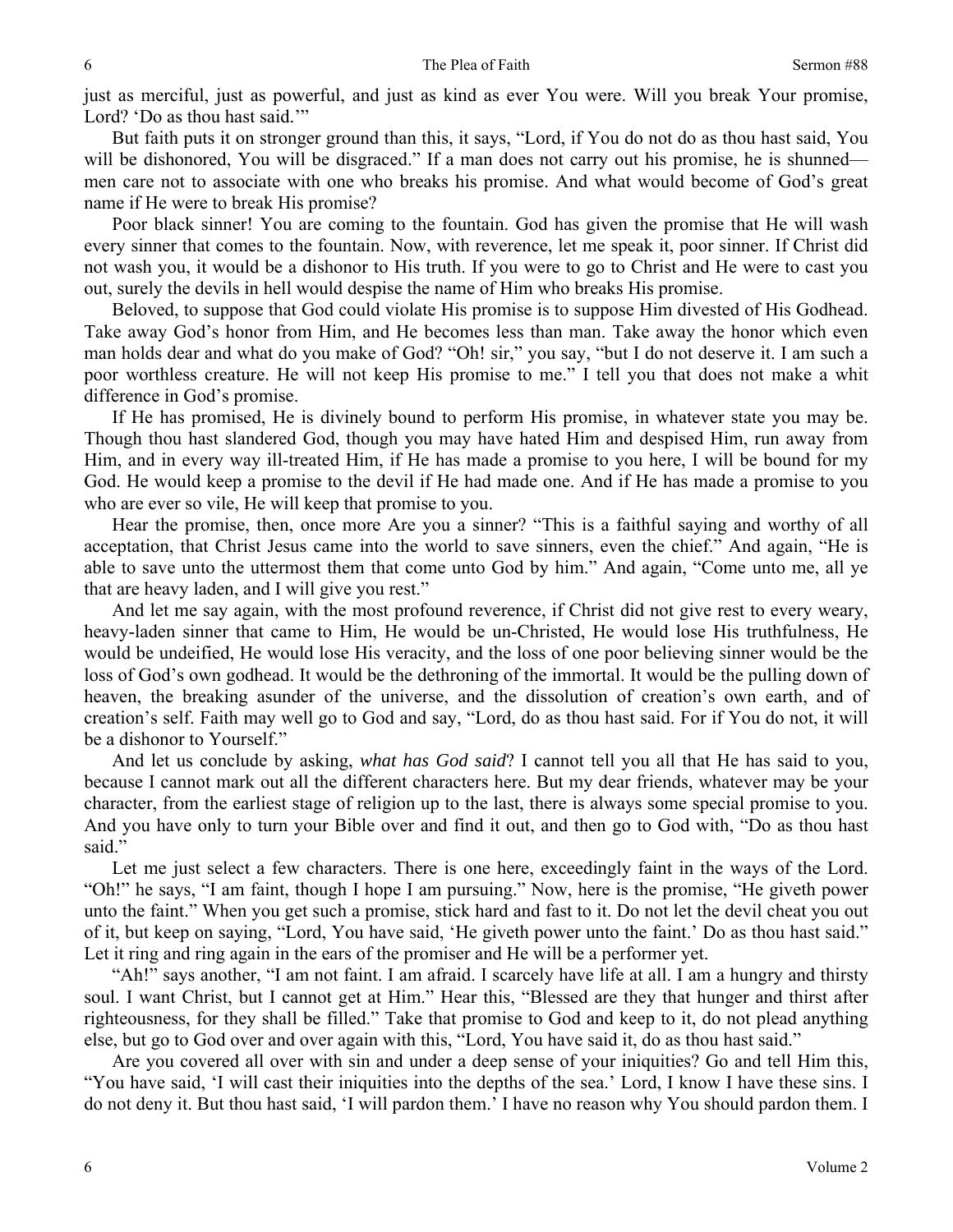cannot promise that I shall be better, but Lord, You have said it, and that is enough. 'Do as thou hast said."

Another one here is afraid lest he should not be able to hold onto the end, and lest after having been a child of God he should be a castaway. Then, if that be your state, go and take this to God, "The mountains may depart, and the hills may be removed, but the covenant of my love shall not depart from you." And when you are thinking that the Savior is going away, catch hold of His skirts and say, "Jesus, do as You have said. You have said, 'I will never leave thee.' Do as You have said.'"

Or if you have lost His presence, remember the promise, "I will come again to you." Go and say, "Lord, I have lost the sweet comfort of Your presence in my heart, but You have said, 'I will come again to you.'" And if Satan says, "He is gone away and will never come back again," tell Satan he has nothing to do with it. God has said it and keep to this, "Do as thou hast said." If you do that, you will want no other argument and no other reason.

Let us suppose a case and having tried to illustrate the truth by it, we will have done. There is a desperate ruffian. He has been involved in twenty burglaries. It is said he has committed several murders. The police are on his track, they are hunting after him. He cannot be discovered. The principal point is to discover him, for it is hoped that by his discovery and his pardon more good might be done than even by his execution.

Persons come to this desperately bad fellow and they tell him, "If you give yourself up, I dare say you will get a free pardon." "I do not give myself up on daresays," he says. Another comes and says, "If you were to give yourself up, I would intercede for you. I know my lord so-and-so and such a man, member of parliament, would intercede for you." "No," he would say, "let well alone. I am pretty safe now. I am not going to give myself up on the mere speculation that someone will intercede for me."

But by and by there comes out a huge placard, "V. R. Free pardon to such a man if he surrenders himself." He walks straight up to the place. Someone says to him, "Stop, my dear fellow, they will hang you perhaps." "No," says he "they won't." Someone says, "They have been many years looking after you. You do not think that if you get into the fangs of the law now the Queen will pardon you?" "Yes," he says, "I can trust her. She has never given a free pardon and then executed anyone."

He goes to the office and they say, "We are astonished to see this fellow. He might have kept away, he had no necessity to give himself up." "See," says one, "there is a policeman, are you not afraid? There are the handcuffs. Are you not afraid that they will be put on your wrists and that you will be put into jail?" "No," he says, "I will walk all through the prison, but there is not a cell in which I may be locked up. The Queen has said she will pardon me and I do not need anything else."

"But look at your conduct. You know you deserve to be hanged." "I know I do, but I have received a free pardon, and I will surrender myself." "But who can tell how many burglaries you will commit if you are allowed to go free." "Never mind, she has promised to pardon me, and I know well that her word will not be violated. Sure the Majesty of England will not lie against such an offender as I am."

Now, you would not wonder at that, would you? It would be no very marvelous thing, because we can trust Her Majesty pretty fairly. But it is the hardest thing to get sinners to come to God. "No," says one, "I have been a drunkard, God will not forgive me." My dear fellow, it is said, "All manner of sin and iniquity shall be forgiven to man." "Oh," says another, "I have been a swearer, I have been an infidel, I have blasphemed God, and broken all His statutes."

My dear fellow creature, it is said, "All manner of sin and blasphemy shall be forgiven unto men." Cannot you believe it? God means what He says. Can you not come to God, trembling though you be, and cast yourself before His feet and say, "Lord, if You do damn me, I deserve it. If You should cast me down to hell, I know You would be just. But then, Lord, You have said, 'Him that cometh to me I will in no wise cast out.'" I tell you, God will do as He has said. If you have but faith to believe that promise, you never need fear.